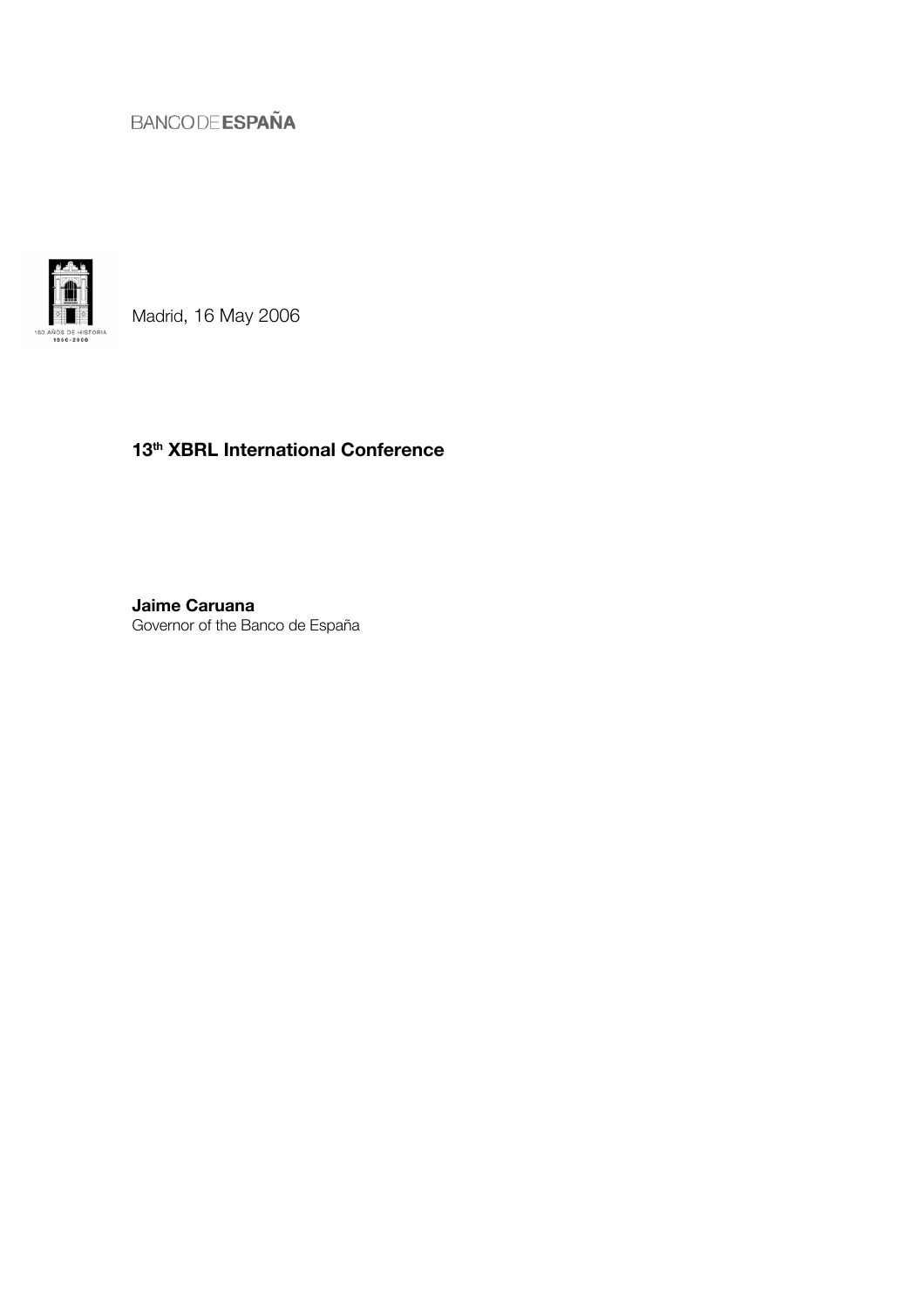#### Introduction

Good afternoon.

I would like to begin by thanking the organisers of this 13<sup>th</sup> XBRL International Conference for their kind invitation to participate. I am delighted to have this opportunity to close today's session by sharing with you some reflections on financial information from the standpoint of a banking supervisor. And it is, of course, a special pleasure for me to be able to address this audience in my home country.

I guess that, looking from the outside, it might seem somewhat strange that banking supervisors and other regulators are taking such an active interest in a computer language. But I think that all of us here are very well aware of the role that tools such as XBRL can play in promoting the effective and efficient flow of financial information, and it is on this wider objective that I want to focus my intervention today.

I will begin with a brief introduction to recall the important role that information plays in financial markets from a macroeconomic perspective. But I would like to devote the main part of my presentation to five initiatives that I believe regulators - as one of the sources of information demands on the industry - can take to contribute to ensuring that financial information can be generated, transmitted and used in the most efficient and effective way, to the benefit of stakeholders and interested parties, in today's complex financial markets. In doing so, I will draw on my experience as the Governor of an EU central bank with prudential supervisory responsibilities, and also as the current Chairman of the Basel Committee on Banking Supervision.

#### The importance of financial information

So, why is information so important? Quite simply, because information is the fabric from which financial markets are made. Let me elaborate on this statement.

In economic terms, an efficient market is defined as one in which prices reflect all available information. Extrapolating this, we can say that the efficient functioning of financial markets requires that the prices within those markets reflect all the information on the financial asset being traded. For markets to be efficient, therefore, it is necessary that sufficient information flows with sufficient speed.

However, information is neither created nor transmitted spontaneously. First, it must be generated. Then, it must be transmitted to users, through the appropriate channels and in the appropriate format and presentation. These users, in turn, must incorporate the information into their own decision-making processes. This is a process which clearly implies costs, both in terms of time and resources.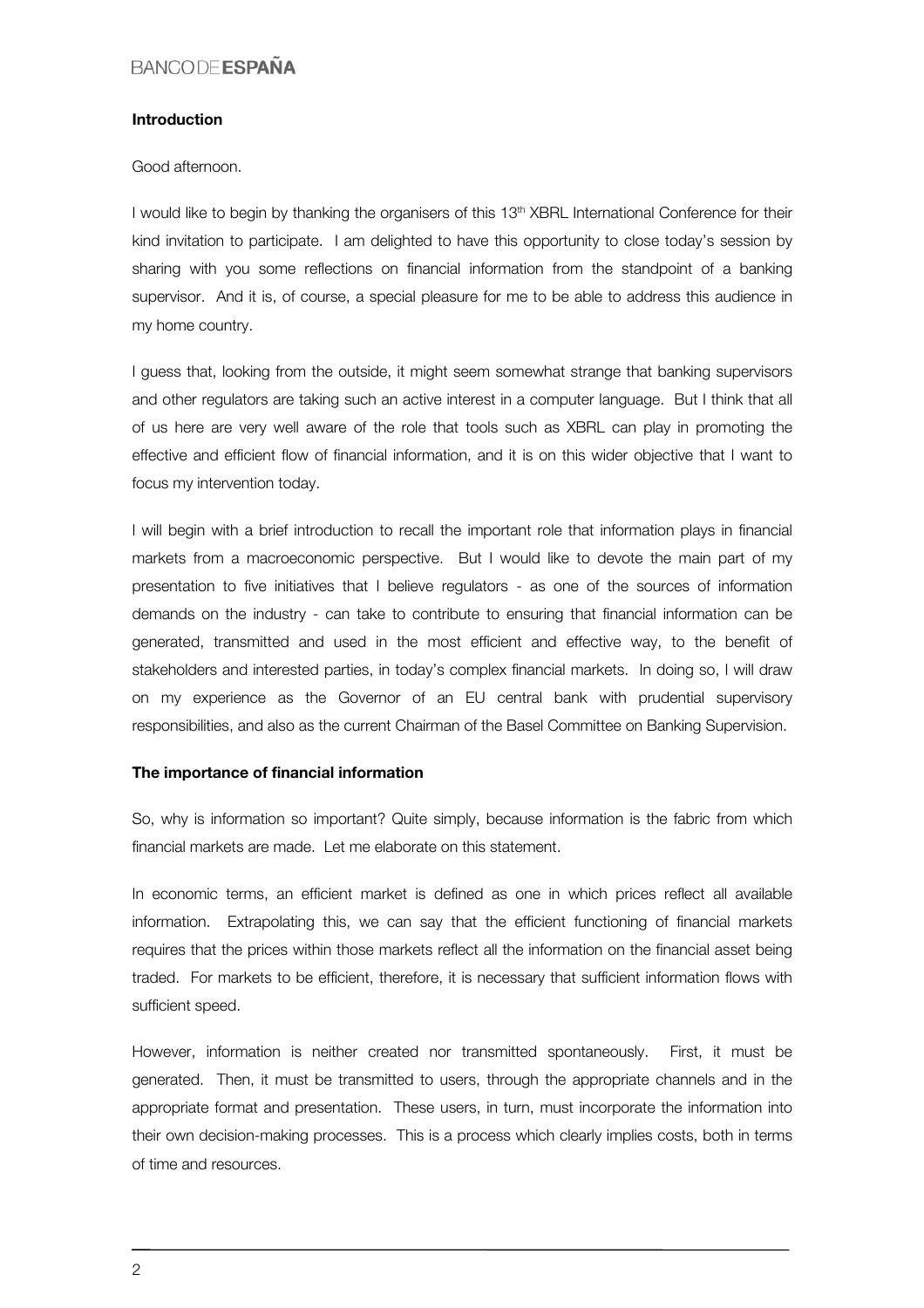Regulators are one of the stakeholders in this process. In order to fulfil our objectives and functions, we need information from the entities and markets that we supervise. But financial institutions are faced with requirements from other sources too. They have to produce information for a whole range of other purposes, for example to fulfil mercantile, fiscal and statistical requirements, as well as to run their own business, of course.

On top of this, changes in the financial markets themselves are having a major impact on information flows. Increases in the complexity and volume of financial transactions are contributing to an increase in the complexity and volume of information that entities need to produce and manage, even if only for their own internal purposes. And if we add in the ever more prevalent international dimension, the situation becomes even more complicated.

In the face of these developments, it seems important to me that we find new ways to manage the information process.

So what can we do, as regulators, to promote the most effective and efficient processes for the generation, transmission and use of financial information, and therefore the most efficient markets? I believe there are five key elements in this process, and it is on these elements that I will focus in the remainder of my intervention.

#### 1 Convergence of regulatory requirements

The first of these involves starting at the beginning of the value chain of information requirements. In my view, a greater degree of convergence in the underlying regulation which applies to financial institutions and markets will provide us with an excellent basis for making progress on other aspects. Let me refer to some initiatives that have been taken in this respect.

Of course, the first initiative that I must mention is that of International Financial Reporting Standards (IFRS). Given the importance of accounting data as the basis of information flows, the development and application of these standards is providing a valuable opportunity to enhance the efficiency and comparability of information, especially on an international basis.

Indeed, with effect from 1 January 2005, all EU listed companies have been required by law to use IFRS for their consolidated financial statements. The significance of this development should not be underestimated. It means that market participants and other interested parties should be able to compare and contrast information relating to companies in different jurisdictions on a like-for-like basis, and thereby make more informed decisions. Common accounting standards increase transparency and comparability for investors, thus promoting greater cross border investment.

And let me give you a less direct, but nonetheless important example of a regulatory convergence initiative, from my perspective as Chairman of the Basel Committee on Banking Supervision. As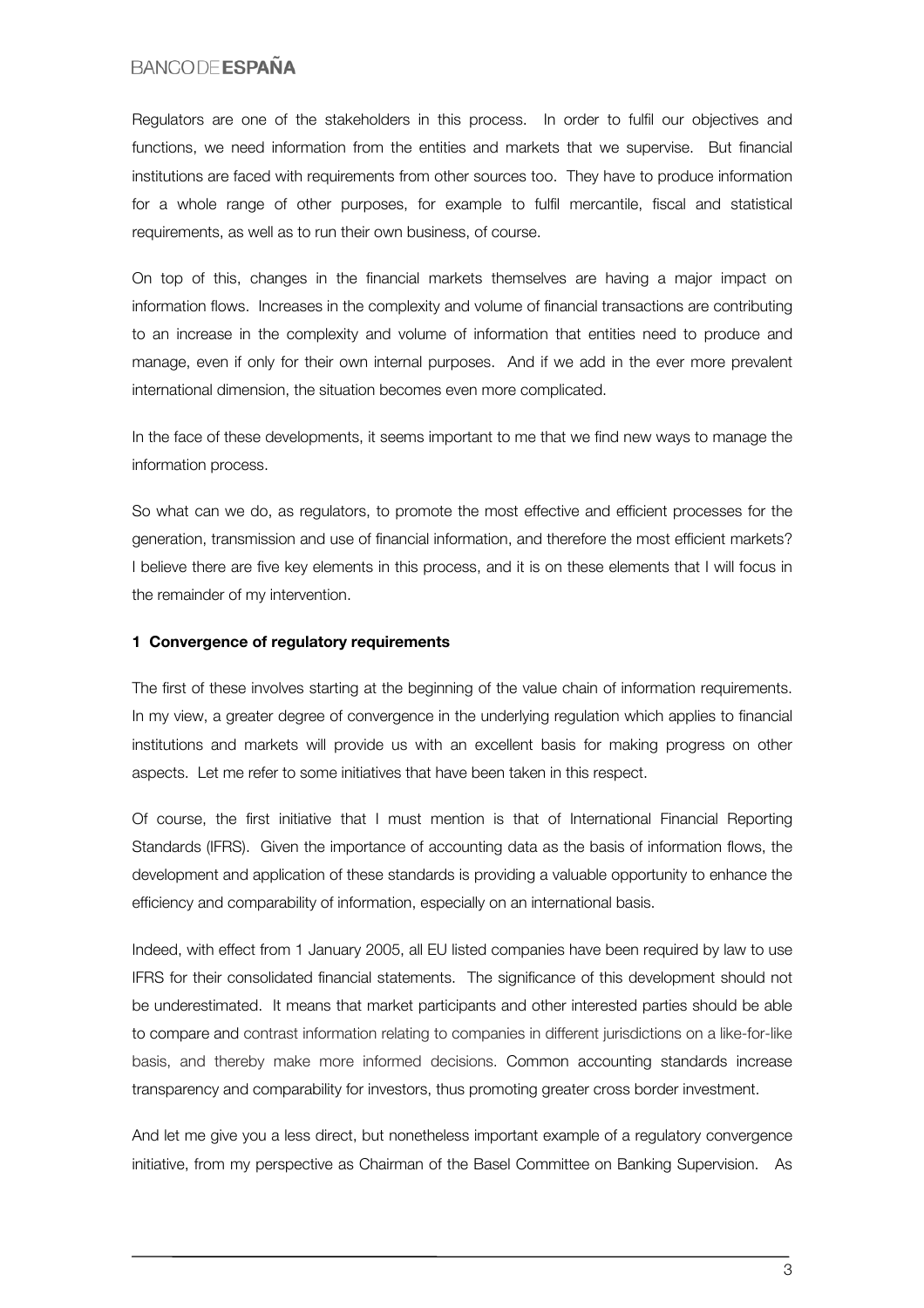you may well be aware, at the end of the nineties, we embarked on a review of the so-called "Basel Accord", an agreement reached back in 1988 to determine minimum regulatory capital requirements for international banks. The result of this review, the new "Basel II" framework, will, like its predecessor, be applied not only in the thirteen countries which are members of the Committee, but in many other countries of the world, including the 25 countries of the European Union – in fact, in probably more than 100 countries in total.

And Basel II is much more than a capital requirements regime. It is a major shift in regulatory philosophy. First, although it still sets minimum capital requirements, these are based on a menu of approaches with built-in economic incentives to encourage banks to develop and use more sophisticated risk measurement and management systems which can be recognised for supervisory purposes. Second, banks are encouraged to conduct their own assessments of their overall risk profile in order to determine whether they need additional capital buffers and/or other risk mitigants. Supervisors will evaluate these assessments and both parties will engage in dialogue on the basis of their findings. Thirdly, the new regime sets out requirements for increased transparency and disclosure by institutions to the markets. This is intended to leverage the ability of markets to provide discipline to banks to ensure that they are not holding unrealistically low levels of capital.

In sum, Basel II will have wide-ranging effects, both on banks and on supervisors, across many countries. Many aspects of the supervisory process which are currently subject to different requirements in different countries will be captured within a common international framework for the first time. This will not only help banks that operate on an international basis to establish more convergent information bases across the countries in which they are present. It will also facilitate the exchange of information among supervisors, because we will be speaking a more common language. And, more directly, the transparency requirements will, in themselves, lead to the availability of more, and more comparable, data for market participants and users.

Both these initiatives are international in nature. However, as I noted earlier in my intervention, information demands also come from a range of sources including at the domestic level, and it is certainly worth looking to see what can be done at this level too. One such initiative could be to look at the possibility of using IFRS data for market, corporate law, prudential and tax purposes.

#### 2 Convergence of reporting requirements

So, having common regulatory standards and approaches on an international basis can provide a natural basis for more efficient information flows. However, without convergence of the reporting requirements that stem from these standards and approaches, entities will still have to produce and transmit different information, in different formats, to the regulators in the countries in which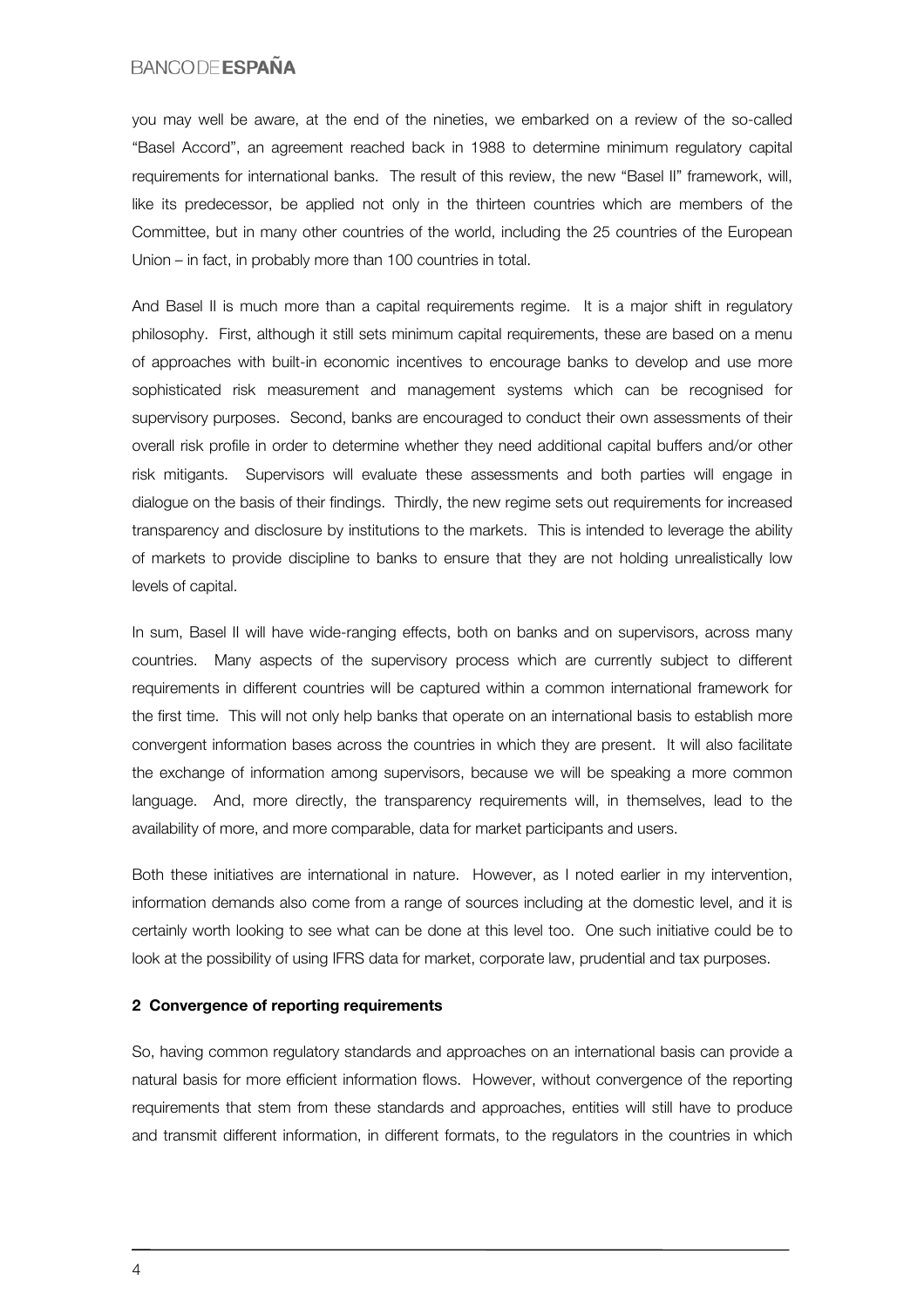they are present. In other words, common regulation does not automatically translate into common reporting requirements - the second element that I want to mention today.

This has been highlighted as a particular issue in the European Union context, given the political objective to promote a fully integrated financial market. Differences in reporting requirements can be seen as a barrier to achieving the full potential of this "single" market, to the extent that they impose an additional cost on those entities operating, or planning to operate, across borders.

Not surprisingly, therefore, there have been a number of calls for regulators to work together to streamline the reporting requirements that apply to institutions which are active on a pan-European basis.

The Committee of European Banking Supervisors, or "CEBS", established two years ago and charged with promoting convergence of supervisory practices and cooperation and information sharing between supervisors, has risen to this challenge and has taken a major initiative in this respect, culminating in the publication of two sets of common reporting templates, one set for institutions to report their solvency ratio results under Basel II, and the other set for institutions to report financial information based on IFRS.

These two projects take advantage of the two initiatives for convergence in international regulatory requirements I have already mentioned. Indeed, it would have been very difficult, if not impossible, to have made progress without them. Both the introduction of International Financial Reporting Standards and the implementation of Basel II are obliging supervisors to modify their existing reporting requirements and systems. This presents a window of opportunity to make progress on more convergent approaches.

The benefits of a common reporting framework are clear, both for the institutions generating the information and for banking supervisors. From the standpoint of financial institutions, administrative costs will decrease, particularly for cross-border banks. At the same time, supervisors will benefit from easier exchange of information. And the framework offers the flexibility to incorporate future modifications with lower costs. Overall, these positive effects should lead to higher quality in the information flows generated.

I should say at this point that neither of these projects has been easy. If you consider that the European Union is currently made up of 25 countries, you can well imagine that the starting situation was complex, with each country requiring its banks to submit different information. In fact, the differences were not limited to the definitions used by each Member State, but also related to the reporting systems, and the technologies and formats used. But I would argue that it has been a very worthwhile initiative, and one that will reap benefits for years to come.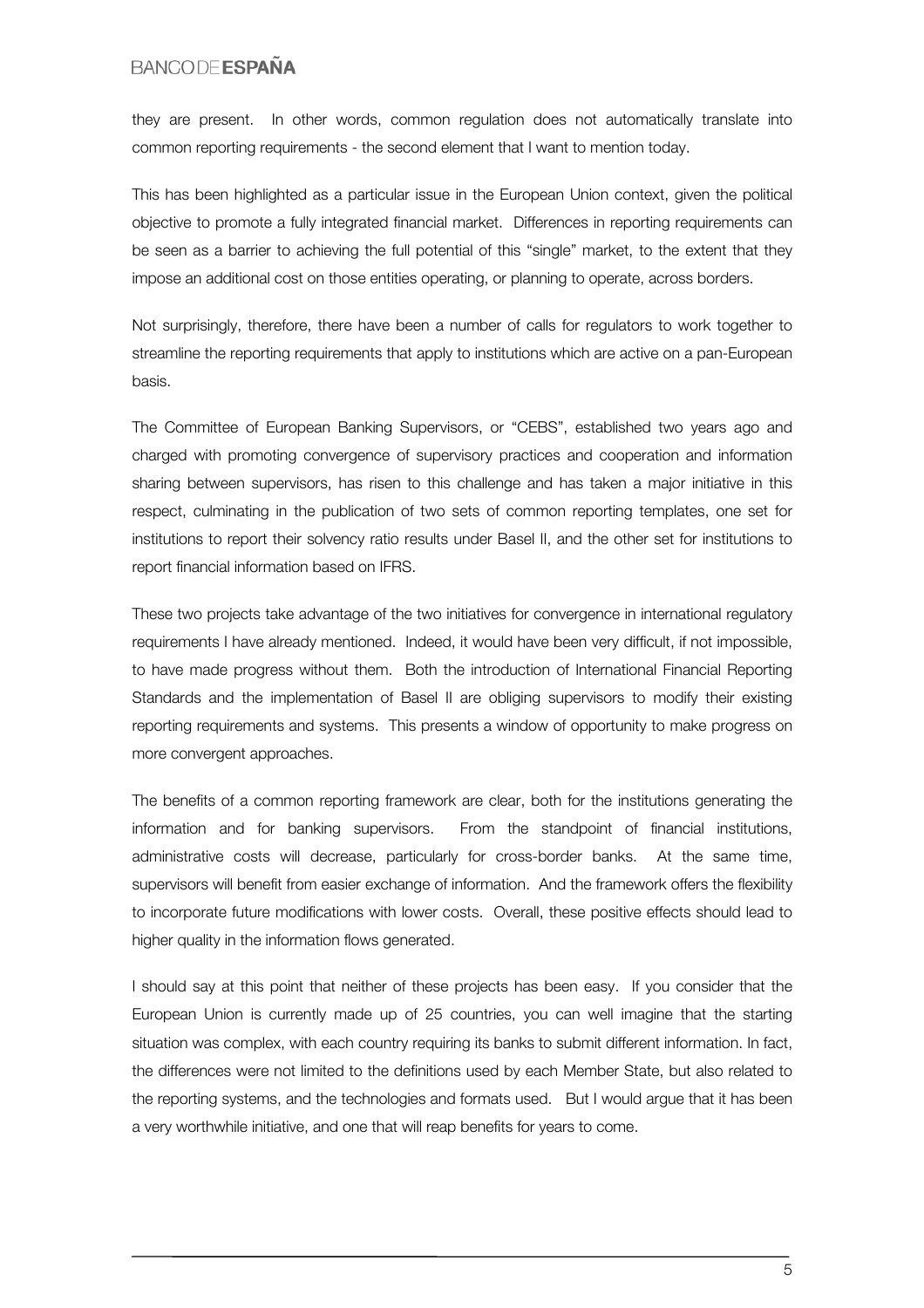#### 3 Increased reliance on business information

Let me turn now to the third element that I believe is important for success. I believe that regulators should put increased reliance on information generated and used by institutions within their own business. Let me set the context for this remark.

I don't think it is an exaggeration to say that, over recent years, the Basel II initiative has driven a paradigm shift in regulatory attitudes. Regulation used to be something that was rather imposed on institutions "to be complied with", and seen by them as completely separate from their own internal business processes, and therefore an additional cost. But it has been evolving to something which increasingly goes in the direction of recognising and harnessing the best risk management practices of the industry itself, and encouraging institutions to further improve their own risk management practices. As I have already mentioned, Basel II includes explicit economic incentives for institutions to adopt more sophisticated risk measurement and management systems. And to the extent that it is based on institutions' own capital evaluation processes, it brings regulatory capital closer to economic capital.

Such an approach means that regulation becomes less of a separate cost for institutions, which can use the same systems for both business and regulatory purposes. What's more, such regulation can have business benefits, because improved risk management also makes good business sense.

I think the same philosophy is applicable to regulatory reporting. In my view, regulatory reporting requirements should, to the extent possible, be based on internal data used by managers to run their business, and should encourage the effective collection, generation and use of this information for internal risk management purposes. There is clearly a cost in asking for information that is not used within the business. But more than this, it may well be that internal information is of better quality, more reliable and more accurate than information generated for "external purposes".

To the extent that Basel II recognises internal risk management systems, the resulting reporting requirements should naturally be based more on the internal information produced by those systems. But I think that over the coming years, we should continue to explore ways to encourage institutions to improve the way they collect and use internal information to run their business and manage their risks, as well as the possibilities for harnessing and using this information as regulators.

#### 4 Increased feed-back to reporting institutions

So far, I have mainly talked about initiatives which regulators can take that should have the impact of reducing the costs of producing financial information. But I think it is possible to go further than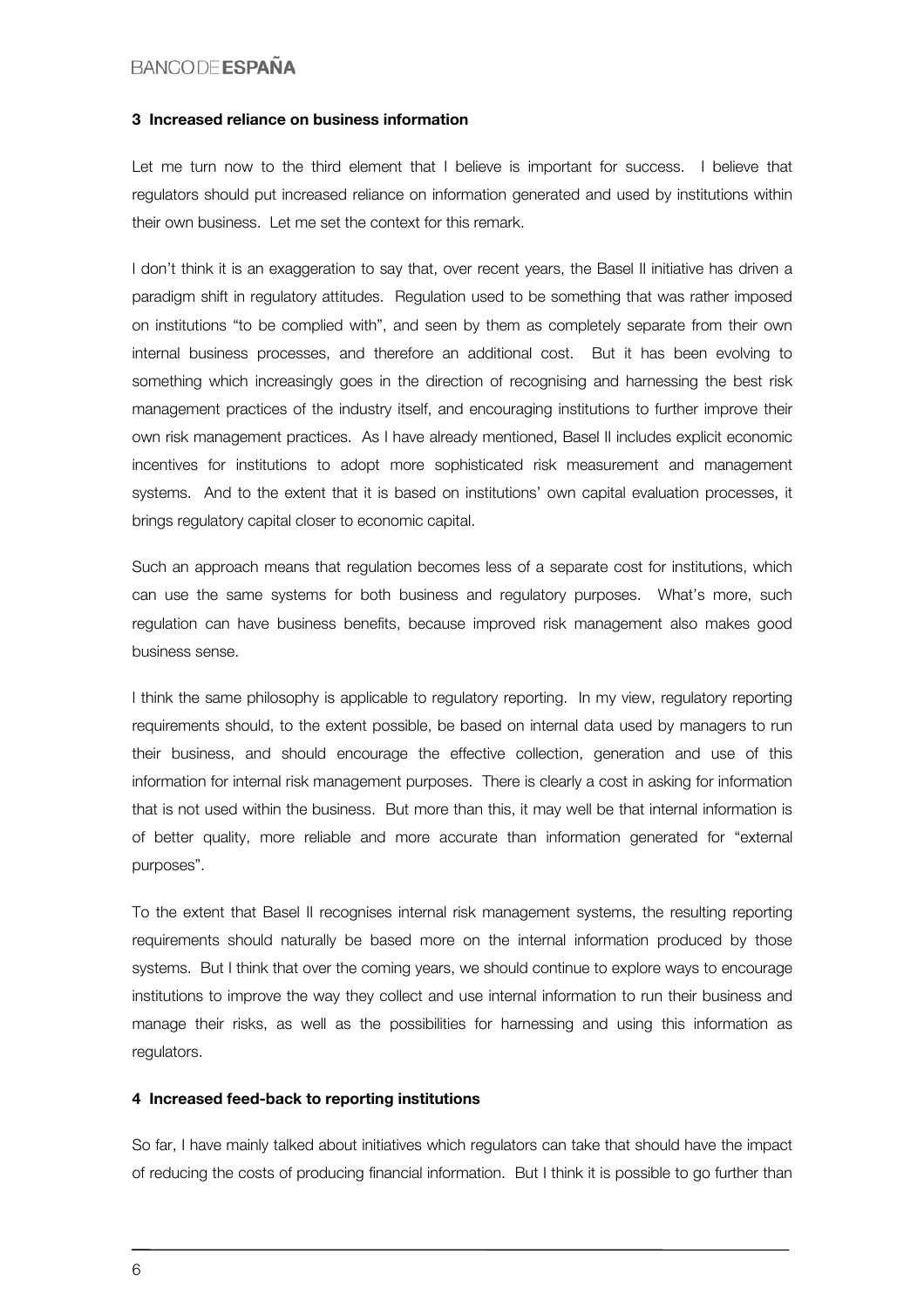this. In fact, I think that we can take initiatives that actually give something back to the reporting entities - in other words, initiatives that provide them with clear benefits. This is the fourth element that I wanted to mention, and perhaps is best explained with a couple of examples.

Let me take my first example from the Spanish context. In Spain, as in some other countries, we maintain a central credit register. This contains information about all the direct and indirect credit exposures – i.e. loans and guarantees – with a value of  $\epsilon$ 6000 or more, which have been granted by banking institutions and other lenders to their clients. As a central bank and banking supervisory authority, we use this database to assist us in evaluating macro-prudential trends and the credit risk in the economy as a whole.

Of course, the data doesn't get into the register of its own accord but rather must be reported by the lending institutions. Reporting this data is complex and costly for the institutions. But they receive useful feedback in return. As contributors to the register, they are entitled to have access to aggregate information on the credit extended by other lenders to potential and actual borrowers. This can be helpful to them in making their own credit decisions and evaluating their credit risk situation.

Let me also mention another international initiative that I think will give something useful back to reporting institutions. This is the initiative to promote increased supervisory transparency, or "supervisory disclosure" as part of the EU implementation of the Basel II framework.

CEBS has developed a framework for supervisory disclosure, with information to be published on CEBS' website, via a set of common templates. While much of the information to be published under the framework relates to supervisory rules and processes, it will also include aggregate national information on the banking sector, on credit risk, operational risk, market risk, and on supervisory actions and measures.

Given that this information will be published in a single location for all EU countries, and in a format that facilitates country-by-country comparisons, institutions will be able to use it see where they stand in certain key respects against other banks, both on a national and international basis. This will be valuable to them in making evaluations and decisions about their position.

In sum, I think that the general move towards greater transparency by regulators is positive and should be encouraged. But, more than this, we should explore the possibilities to give greater feed-back to reporting institutions, from which they can derive benefits.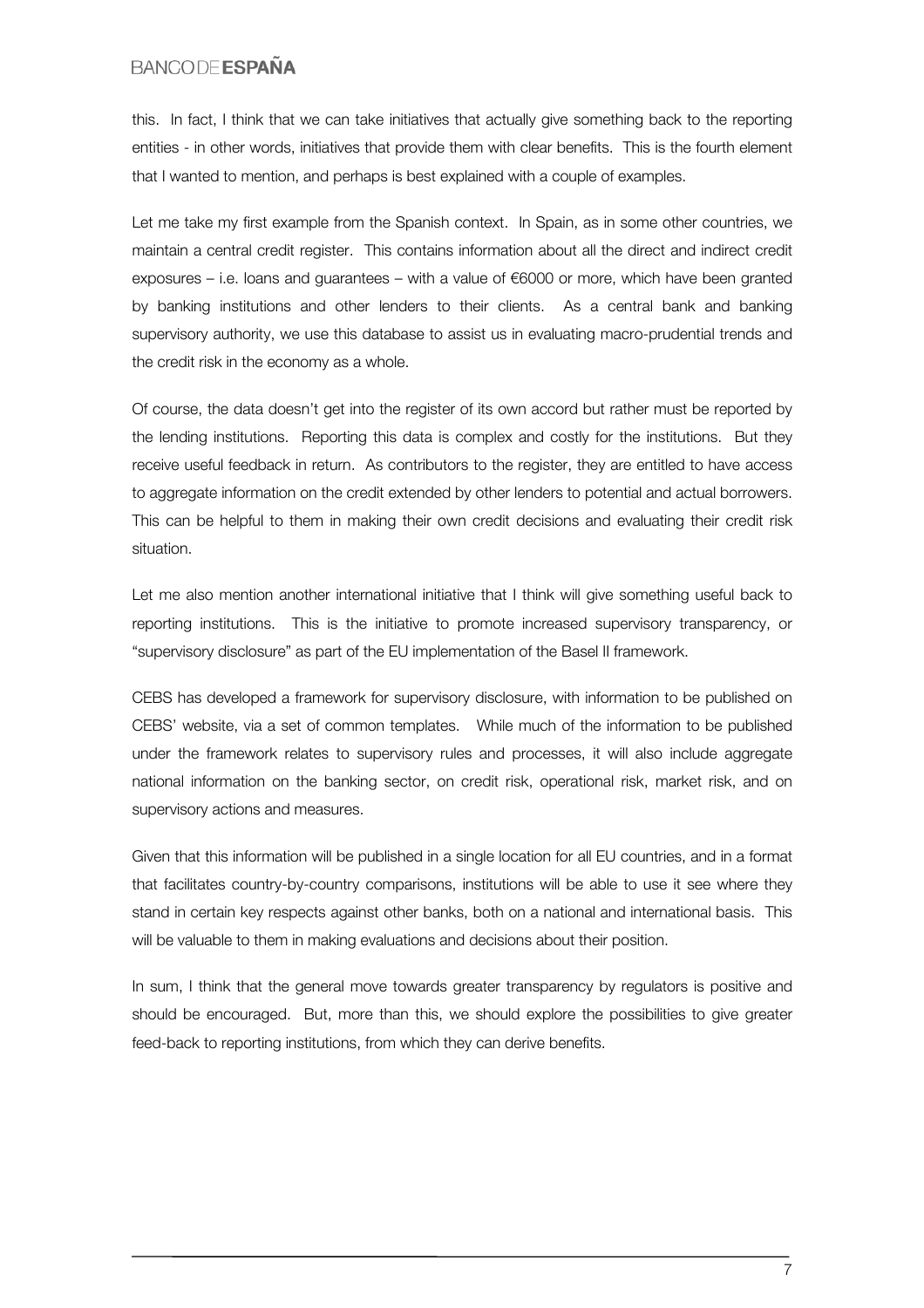#### 5 Taking advantage of new technologies

The final element that I want to mention today is certainly not the least important. I believe that we should make full use of the possibilities offered by new technologies and tools to collect, transmit, manage and analyse the increasing amounts of data we are faced with.

A standard like XBRL can and should play a central role in enhancing information flows. Its great advantage is that it allows for a more precise, reliable and rapid interface between the generators and users of information.

But XBRL is not only a tool for transmission of data. Through the development of "taxonomies" or dictionaries of terms, it allows information to be generated and interpreted on a consistent basis. XBRL therefore means that financial information from entities can be understood and assimilated in other parts of the world in an accurate and timely manner.

In the banking sector, XBRL could be a means of finding a common language for financial information needs. It could thereby facilitate supervisory co-operation and promote a level playing field.

It is for these reasons that CEBS has decided to promote the use of XBRL in the two common reporting initiatives that I mentioned earlier in my intervention. While national supervisory authorities are free to decide on the technical transmission specifications to implement the new reporting frameworks, CEBS considers that XBRL can be a helpful tool in constructing a harmonised European reporting mechanism, and is therefore developing an XBRL platform which will be available free of charge to national authorities and supervised institutions. XBRL taxonomies are being developed for both frameworks.

Of course, we all recognise that it is not cheap to develop these technologies. But I do believe that the benefits will greatly outweigh the costs in the medium to longer term, and I would encourage every effort to be made to harness those benefits.

#### **Conclusions**

Let me finalise my intervention by briefly recapitulating the five elements that I believe are important for progress: First, convergence of the underlying regulation that affects financial institutions and markets. Second, convergence of reporting requirements on the basis of this more harmonised regulation. Third, increased use of internal information, generated for business purposes, for external reporting purposes. Fourth, increased feedback and information to the reporting institutions. And finally, the use of new technologies.

I think the examples I have given from the banking perspective show that we are already making some good progress, although there is of course more that could, and should, be done.